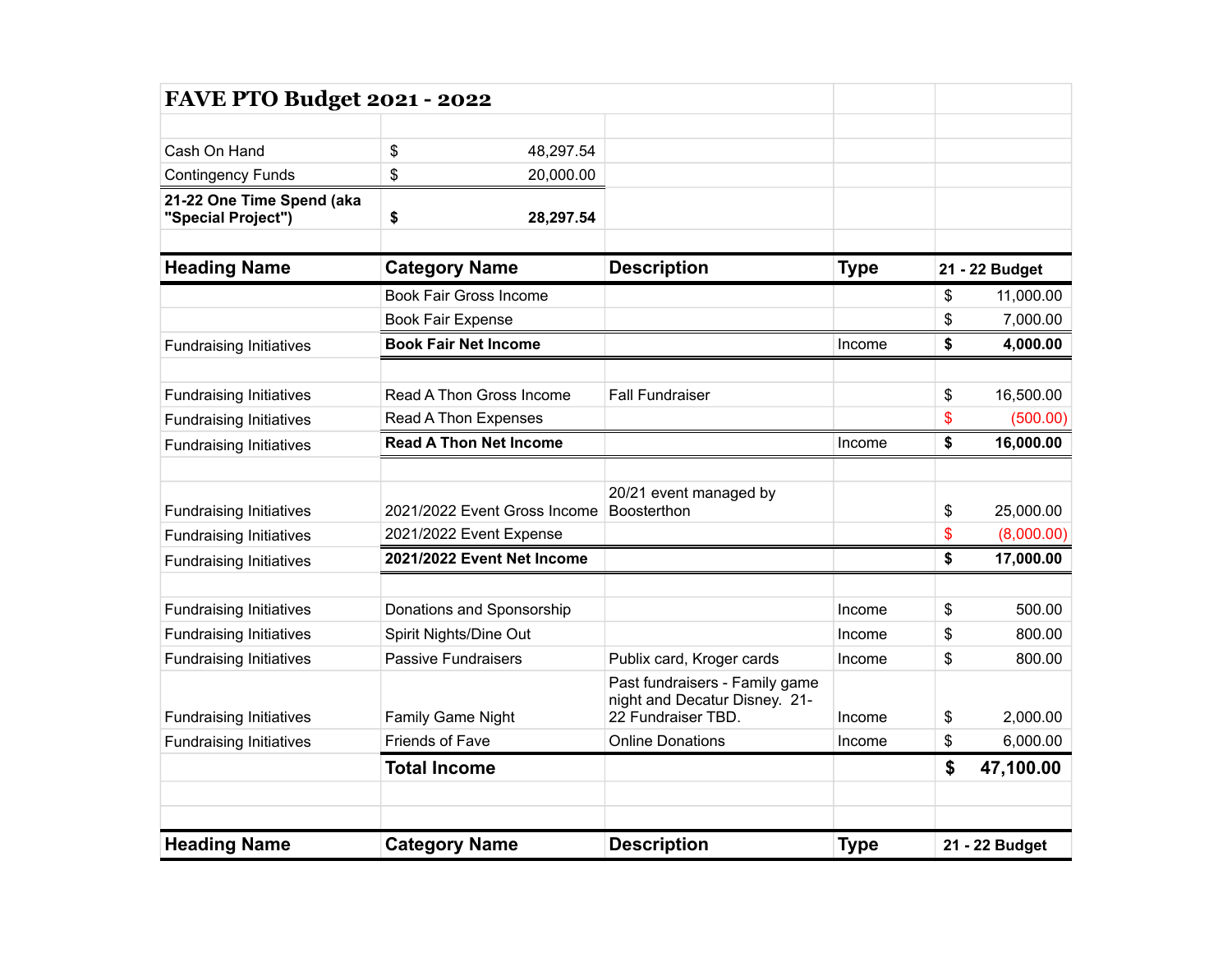| <b>Administrative Expenses</b> | <b>Admin Expenses</b>            | ink, stamps, envelopes                                             | Expense        | \$<br>300.00     |
|--------------------------------|----------------------------------|--------------------------------------------------------------------|----------------|------------------|
| <b>Administrative Expenses</b> | Annual GA registration renewal   | Reg fee due April                                                  | Expense        | \$<br>30.00      |
| <b>Administrative Expenses</b> | Audit                            |                                                                    | Expense        | \$<br>600.00     |
| <b>Administrative Expenses</b> | <b>Bank Supplies and Fees</b>    |                                                                    | Expense        | \$               |
| <b>Administrative Expenses</b> | Insurance                        |                                                                    | Expense        | \$<br>180.00     |
| <b>Administrative Expenses</b> | <b>Merchant Transaction Fees</b> | Merchant transaction fees                                          | Expense        | \$<br>230.00     |
| <b>Administrative Expenses</b> | My Easy Directory (Mitsy)        |                                                                    | Expense        | \$<br>750.00     |
| <b>Administrative Expenses</b> | <b>Parent Social</b>             |                                                                    | Expense        | \$<br>2,000.00   |
|                                | <b>Admin Sub Total</b>           |                                                                    |                | \$<br>4,090.00   |
|                                |                                  |                                                                    |                |                  |
| <b>PTO</b> Initiatives         | 5th Grade Party                  |                                                                    | Expense        | \$<br>350.00     |
| <b>PTO</b> Initiatives         | <b>Cultural Arts</b>             |                                                                    | Expense        | \$<br>1,500.00   |
|                                |                                  | Night of Expressions was the                                       |                |                  |
| <b>PTO</b> Initiatives         | Diversity, Equity, Inclusion     | 19-20 DEI event.                                                   | Expense        | \$<br>5,000.00   |
| <b>PTO</b> Initiatives         | <b>Family Social</b>             |                                                                    | Expense        | \$<br>200.00     |
| <b>PTO</b> Initiatives         | <b>Field Day</b>                 |                                                                    | Expense        | \$<br>250.00     |
| <b>PTO</b> Initiatives         | <b>Field Trips</b>               |                                                                    | Expense        | \$<br>7,210.00   |
| <b>PTO</b> Initiatives         | <b>Library Funds</b>             | Library Funds are a credit at<br>Little Shop of Stories this year. | Expense        | \$               |
| <b>PTO</b> Initiatives         | Misc. supplies                   |                                                                    | Expense        | \$<br>1,000.00   |
| PTO Initiatives                | Spirit Wear & Student Shirts     |                                                                    | Expense        | \$<br>1,500.00   |
| <b>PTO Initiatives</b>         | <b>Variety Show</b>              | Spring                                                             | Expense        | \$<br>350.00     |
| <b>PTO Initiatives</b>         | Wylde Center Program             |                                                                    | Expense        | \$<br>4,000.00   |
| <b>PTO</b> Initiatives         | Yearbook Expense                 | <b>Estimated Production Cost</b>                                   |                | \$<br>8,000.00   |
| <b>PTO</b> Initiatives         | Yearbook Income                  | <b>Parent Payments (assuming</b><br>50% participation)             |                | \$<br>(4,000.00) |
| <b>PTO Initiatives</b>         | Yearbook                         | <b>Net Expense</b>                                                 | <b>Expense</b> | \$<br>4,000.00   |
|                                |                                  |                                                                    |                |                  |
|                                | <b>PTO Initiatives Subtotal</b>  |                                                                    |                | \$<br>25,360.00  |
|                                |                                  |                                                                    |                |                  |
| <b>Staff Enrichment</b>        | <b>Classroom Stipends</b>        |                                                                    | Expense        | \$<br>5,150.00   |